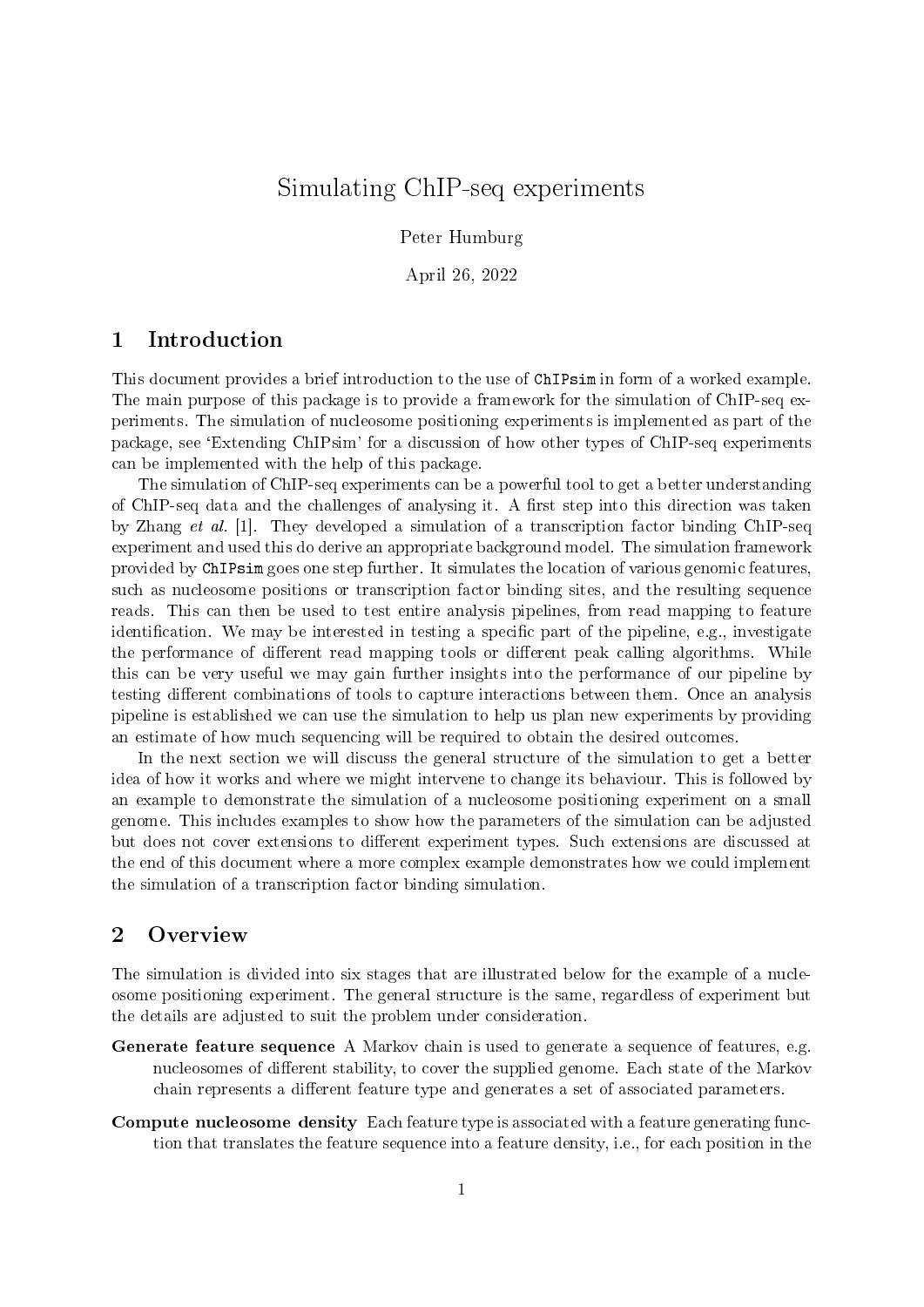genome covered by the feature it computes the probability that a nucleosome is centred there.

- Compute read density Using information about the length distribution of DNA fragments and the distribution of binding sites within them, the feature density is translated into a read density for each strand. The read density at a given position on a given DNA strand is proportional to the probability that a sequence read starting at that position is produced during the sequencing process.
- Sample read start sites Based on the read densities computed in the previous step the location for the desired number of reads is generated.
- Create read names A name is assigned to each read.
- Obtain read sequence and quality Read positions are translated into the corresponding DNA sequence, qualities are assigned to each read and used to introduce errors into the read sequence.

All six stages of the simulation are carried out by the function simChIP. It is possible to provide intermediate results to skip some of these steps. For example, if we already have a feature density we could use that instead of generating a new one. The read sequences and qualities generated by the simulation can be exported in FASTQ format. In the default conguration of simChIP this is done automatically if an output file name is provided. Each stage of the simulation is carried out by a different function that is called by simChIP with the appropriate arguments. Individual functions can be replaced to make substantial changes to the behaviour of the simulation in cases where simply adjusting some of the function's arguments is not enough to achieve the desired result.

## 3 Using the nucleosome positioning simulation

With that general structure in mind we will now take a look at how we might use the ChIPsim package for a simple nucleosome positioning simulation. This section focuses on the build in simulation of a nucleosome positioning experiment. While we will see how this can be modified to adapt the simulation to a specific experiment this example mostly relies on the default settings to keep things simple.

#### 3.1 Setup

We start by loading the ChIPsim package. To ensure that the results of the simulation are reproducible the random number generator is initialised with a fixed seed.

> library(ChIPsim)  $>$  set.seed(1)

If we just want to run the nucleosome positioning simulation with default settings no further preparations are necessary in practice. The remainder of this section is only required because we want to run the example without relying on additional files. It also serves as an example of how the defaults can be adjusted to fit the needs of a particular experiment.

The later stages of the simulation require a reference genome to generate read sequences. For the purpose of these examples we will use a very simple (and relatively short) simulated genome sequence. The variable chrLen gives the length (and number) of chromosomes, we could easily generate a different genome size by changing these numbers.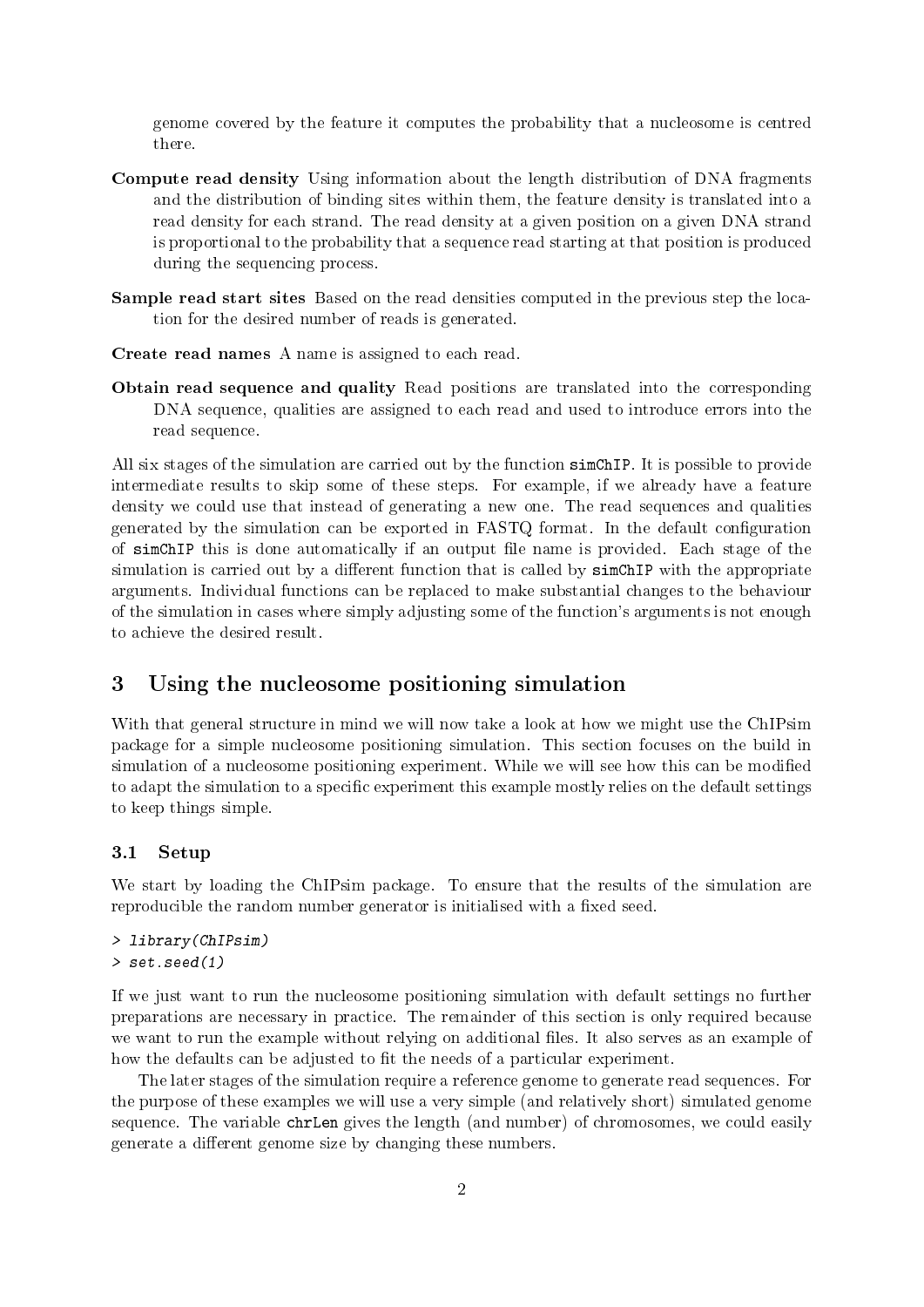```
> chrLen <- c(2e5, 1e5)
> chromosomes <- sapply(chrLen, function(n) paste(sample(DNA_BASES, n, replace = TRUE), colla
> names(chromosomes) <- paste("CHR", seq_along(chromosomes), sep="")
> genome <- DNAStringSet(chromosomes)
```
To read the genome sequence from a (FASTA formatted) file we would simply use the name of the fasta file instead of the generated sequence above.

Since the output of the simulation is a  $FASTQ$  formatted file we will also need read qualities. By default the simulation uses read quality scores from a real sequencing experiment for this purpose. Since that is not very practical for this example we will provide a function to generate read qualities instead. This will also help to demonstrate how aspects of the simulation can be adjusted for specific needs.

```
> randomQuality <- function(read, ...){
+ paste(sample(unlist(strsplit(rawToChar(as.raw(64:104)),"")),
+ nchar(read), replace = TRUE), collapse="")
+ }
```
The randomQuality function will produce read quality scores in Illumina 1.3 format. Apart from the encoding the quality scores will not be very similar to real read qualities but this is sufficient for the purpose of this example.

Another aspect of the simulation we may want to change for this example is how output is produced. By default the simulation writes the read sequences and qualities to a FASTQ le. Instead, we would like to produce a data frame that holds this information. To achieve this we have to provide a function that accepts read positions together with some other parameters and returns the data.frame we want.

```
> dfReads <- function(readPos, readNames, sequence, readLen, ...){
+
+ ## create vector to hold read sequences and qualities
+ readSeq <- character(sum(sapply(readPos, sapply, length)))
+ readQual <- character(sum(sapply(readPos, sapply, length)))
+
+ idx <-1+ ## process read positions for each chromosome and strand
+ for(k in length(readPos)){ ## chromosome
+ for(i in 1:2){ ## strand
+ for(j in 1:length(readPos[[k]][[i]])){
+ ## get (true) sequence
+ readSeq[idx] <- as.character(readSequence(readPos[[k]][[i]][j], sequence[[k]],
+ strand=ifelse(i==1, 1, -1), readLen=readLen))
+ # # get quality+ readQual[idx] <- randomQuality(readSeq[idx])
+ ## introduce sequencing errors
+ \qquad readSeq[idx] <- readError(readSeq[idx], decodeQuality(read(
+ idx \langle - idx + 1
+ }
+ }
+ }
+ data.frame(name=unlist(readNames), sequence=readSeq, quality=readQual,
+ stringsAsFactors = FALSE)
+ }
```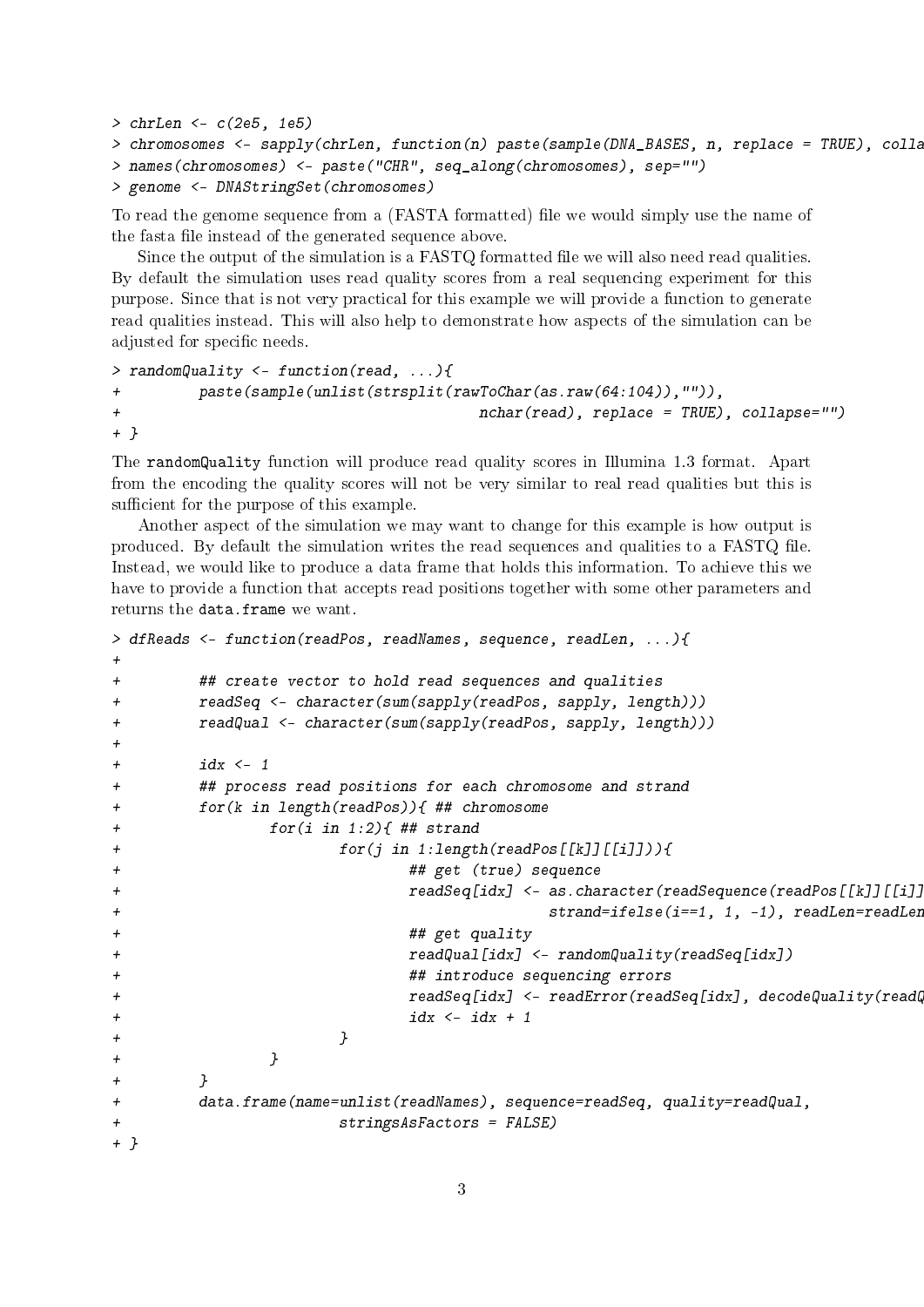## 3.2 Simulation

Now that we have a reference genome and a way to generate read qualities we can simply call simChIP to simulate sequencing data. The first argument of simChIP is the number of reads we would like to generate, the second is the reference genome. In this case we will use the genome sequence we generated above, we could simply pass the name of a FASTA formatted file that contains the reference sequence instead. The third argument is the prefix we would like to use for the output files. For this example we will prevent file creation by setting  $file = "".$  Usually it is a good idea to write results to a file, which will produce a FASTQ formatted file with the sequences of all simulated reads. Using file output will also generate additional files containing intermediate results like the underlying feature sequence or resulting read densities for later reuse. The control argument allows us to change the parameters of the simulation. The entire simulation process is divided into six stages and parameters for each can be set separately by providing named entries in the list passed as control argument. As explained above, the six stages of the simulation are:

features Generate feature sequence (for each chromosome);

bindDensity Compute binding site density;

readDensity Compute read density for both strands;

sampleReads sample from read density to determine read start sites;

readNames Create read names;

readSequence Obtain read sequence and quality.

These parameters are then passed to a function that carries out that step of the simulation. Which function is used can be controlled through the functions argument.

Here we will mostly use the defaults but we need to change the way read sequences and qualities are generated. We can use defaultFunctions to obtain the default list of functions and simply replace the one for the final step of the simulation. Instead of completely replacing a part of the simulation we sometimes just want to adjust the default behaviour slightly. In many cases that is possible by changing a parameter value. We will illustrate the process by changing the mean fragment length to 150bp (the default is 160bp).

```
> myFunctions <- defaultFunctions()
> myFunctions$readSequence <- dfReads
> nReads <- 1000
> simulated <- simChIP(nReads, genome, file = "", functions = myFunctions,
+ control = defaultControl(readDensity=list(meanLength = 150)))
Generating features...(0.01963162 secs)
Computing binding site density... (1.925404 secs)
Computing read density... (0.7258925 secs)
Sampling reads... (0.01295614 secs)
Generating read names... (0.001348495 secs)
Determining read sequence and quality... (0.5870922 secs)
Total time: 3.273501 secs
```
Note the use of defaultControl. This allows us to maintain the default values for all parameters except the ones we list explicitly. The defaultControl function uses the same argument names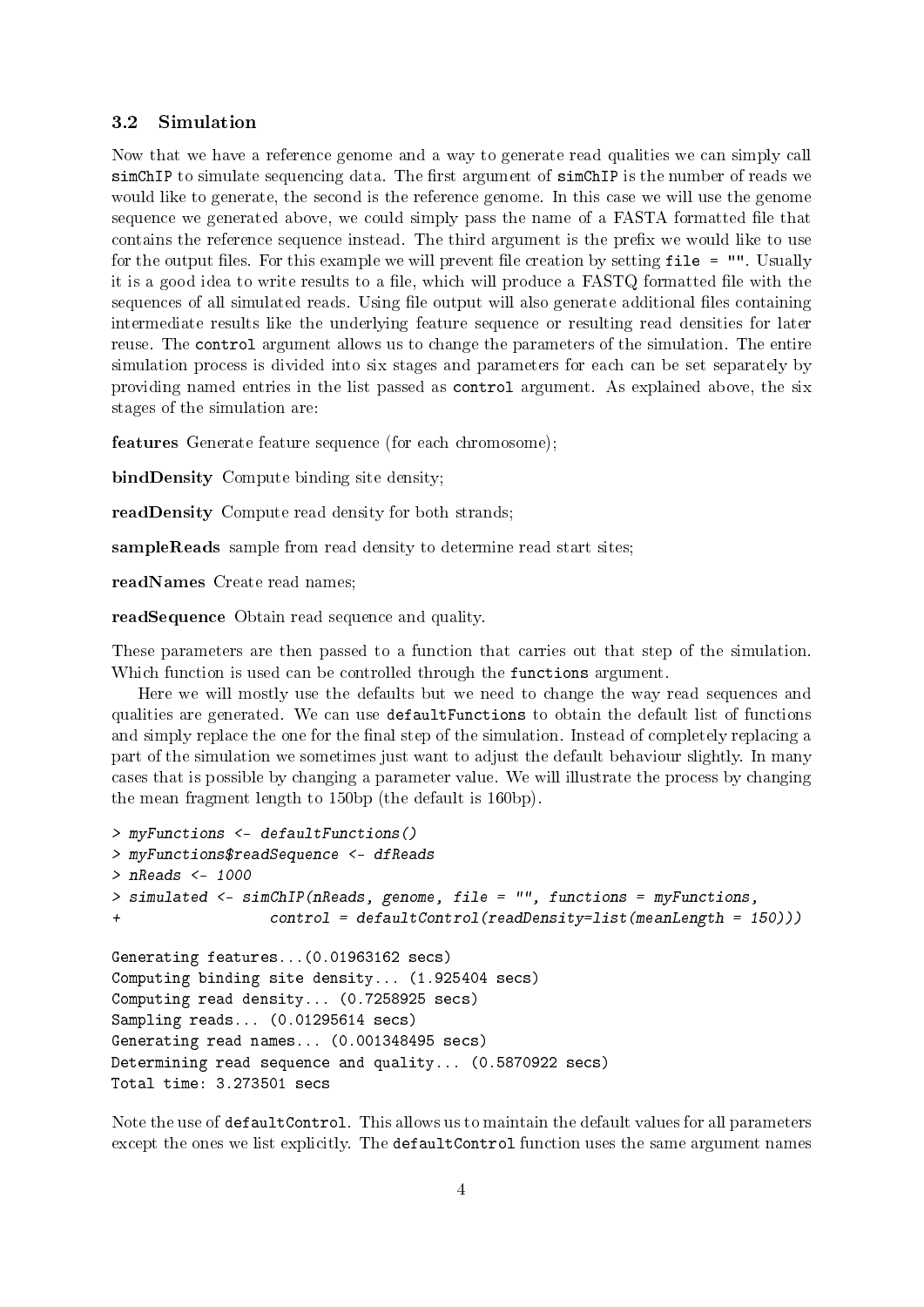as functions. Each argument is expected to be a named list with the names corresponding to the names of arguments of the target function.

We now have a data frame with 1000 simulated read sequences together with the location in the genome they originated from, the read densities that were used determine read positions as well as the underlying nucleosome densities and feature sequence. The list returned by simChIP contains all of this information in different components. Their names should give some idea of what they are:

> names(simulated)

```
[1] "features"  "bindDensity" "readDensity" "readPosition" "readSequence"
[6] "readNames"
```
Of course we can also look at individual components in more detail. Here are the first few reads:

```
> head(simulated$readSequence)
```

```
name sequence
1 read_1 TTGTTAACCAAACAGACGATGACAGCTTTTGAATAA
2 read_2 CTTTTCTCTTATCACGCAGCGACCATACTGAACACG
3 read_3 AAAGCCCCAACGTGACCACACACCTAGCTACCCGAG
4 read_4 TTCATCGACGGTCTTTCATCGGATCGGATAACAATC
5 read_5 CCCCATAGGCATCCGTCATGTCTCGGCGACGCCTCA
6 read_6 GCTGGAGCCCGCCCCGCAGCACCGAGAGATATCGTC
                                           quality
1 dEHPZgLZTAT[M@KTfRE^JAPB@[UIXb]TUe@K
2 LOTGdFSUTRN_ITf_TK__h]LJfgHCdhYgWb]A
3 fWEPBTT]]UN@J]cDQQXdfO@XDN^RMLRW]EUX
1 dEHPZgLZTAT[M@KTfRE^JAPB@[UIXb]TUe@K<br>2 LOTGdFSUTRN_ITf_TK__h]LJfgHCdhYgWb]A<br>3 fWEPBTT]]UN@J]cDQQXdfO@XDN^RMLRW]EUX<br>4 Xg]JSVUgcA]cVVUIaTccX`OcZSLOTf^FD[YT
5 DLcCU@[[XROLIV]YIaFVGC[WWZJX@OXHQbeG
4 Xg]JSVUgcA]cVVUIaTccX`OcZSLOTf^FD[YT<br>5 DLcCU@[[XROLIV]YIaFVGC[WWZJX@OXHQbeG<br>6 A_OIQCae\\WeUMe_MMQ`DMbgDBRHMgCI\\OYHb
```
We can also examine some of the nucleosome and read densities. Figure 1 shows the nucleosome

and read densities surrounding the first stable nucleosome in the feature sequence. The stable nucleosome in the centre is flanked by two phased regions.

```
> feat <- simulated$features[[1]]
> stableIdx <- which(sapply(feat, inherits, "StableFeature"))
> start <- feat[[stableIdx[1]]]$start
> plot((start-2000):(start+500), simulated$bindDensity[[1]][(start-2000):(start+500)], xlab='
+ ylab="Density", type='l')
> lines((start-2000):(start+500), simulated$readDensity[[1]][(start-2000):(start+500),1], col=4)
> lines((start-2000):(start+500), simulated$readDensity[[1]][(start-2000):(start+500),2], col=2)
> legend("topright", legend=c("Nucleosome density", "Read density (+)", "Read density (-)"),
```
Once the simulation is completed we can use the read sequences and qualities as input for an analysis pipeline. Typically the first step is to map the reads back to the genome (preferably using the read qualities in the process), followed by the application of a peak-finding algorithm to identify peaks in the read counts. The performance of both parts of the analysis can be assessed with the help of data generated by this simulation. This may prove useful to compare and improve analysis pipelines for a variety of ChIP-seq experiments. Once a pipeline is established the simulation can also be used to estimate the amount of sequencing, i.e. the coverage, necessary for a given experiment.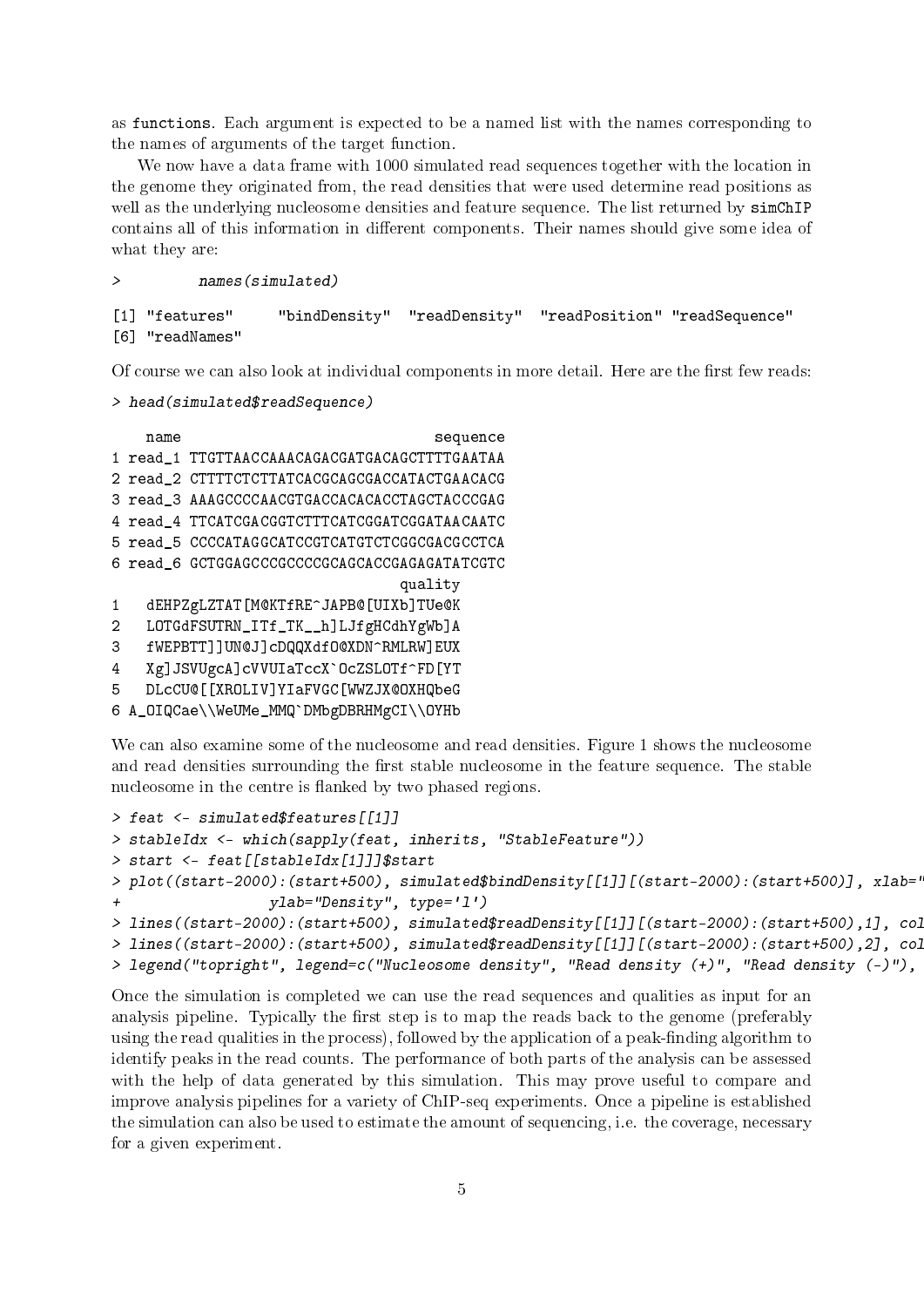

Figure 1: Nucleosome and read densities for a stable feature and flanking regions.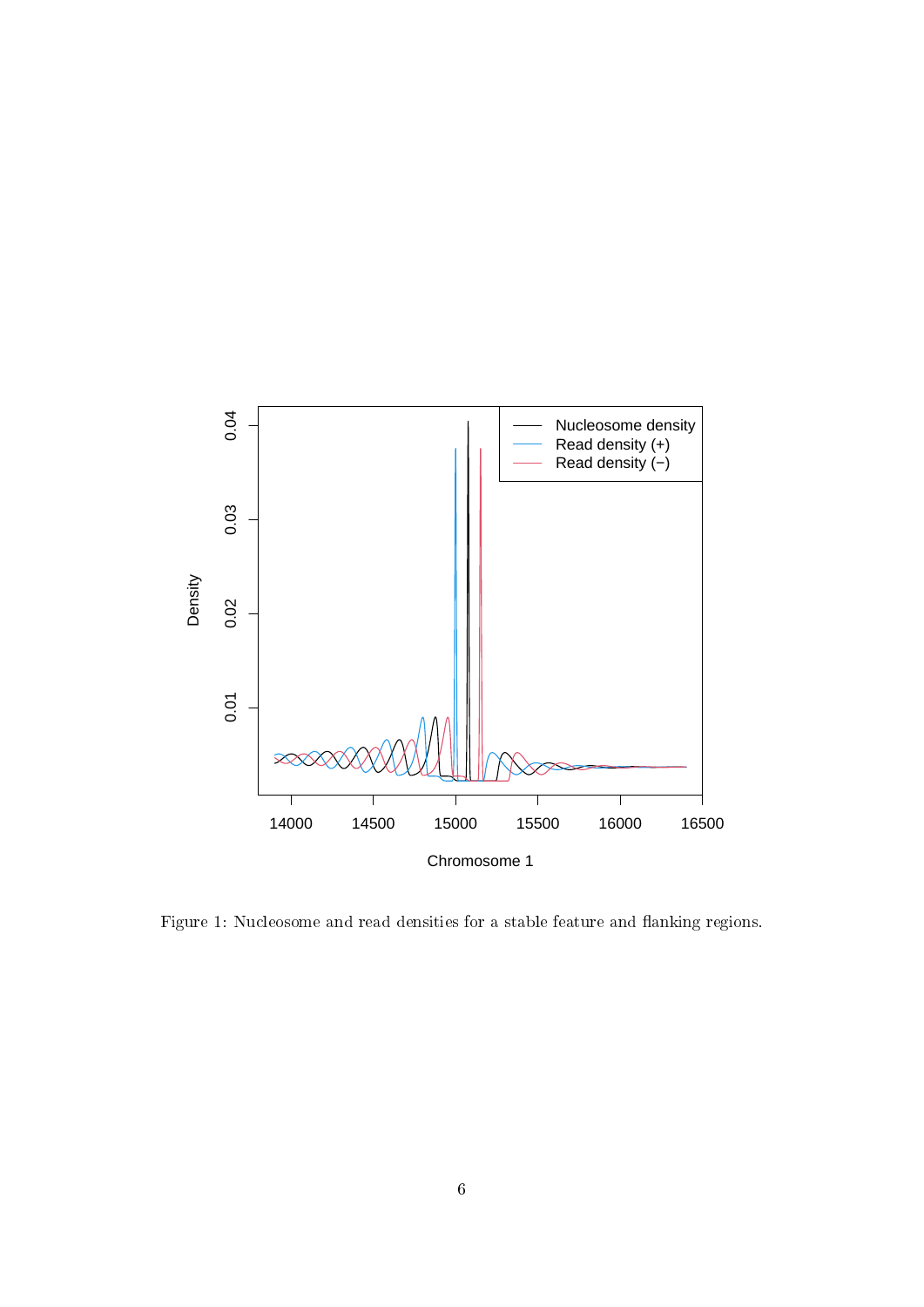## 3.3 Using output files

If we had instructed simChIP to generate output files by providing a base file name to argument file the list would contain the name of the output file for each stage rather than the data. These file names are automatically generate by appending an appropriate suffix to the base name at each stage. This name is also used to determine whether output from a previous run is available for re-use. For example, if we set file = "test" in the above call to simChIP the simulation will generate several files including 'test features.rdata', 'test bindDensity.rdata' and 'test readDensity.rdata' for the first three stages of the simulation. If any of these files are found in the working directory and we set  $load = TRUE$  the last file in the sequence is loaded and used as input for the next stage, skipping all previous stages. In the above example the names of files produced by the final three stages would be 'test  $\,1\,$  readPosition.rdata'. `test\_1\_readNames.rdata' and `test\_1\_fastq.txt'. These all relate to the reads that were sampled from the read densities and are not loaded as intermediate results. Instead simChIP scans the working directory for files with these names of the form 'test  $n$  fastq.txt' to determine which index  $n$  to use for the current run of the simulation. This enables us to run the same simulation with the same underlying feature sequence, nucleosome and read density repeatedly, each time generating a new set of reads. This essentially simulates repeated sequencing of the same library. Of course it is also possible to introduce some variation into the process. For example if we wanted to study the effect of changes to the DNA fragment size distribution we could use the same nucleosome density but recalculate the read densities with a new set of parameters.

# 4 Extending ChIPsim

The ChIPsim package provides a framework for the simulation of ChIP-seq experiments. While, as we have seen above, the package includes an implementation of a nucleosome positioning simulation the real strength of ChIPsim is its ability to accommodate a variety of different experiments. Here we will demonstrate how ChIPsim can be extended to other types of experiments. As an example we will create a simulation of transcription factor binding sites based on the one proposed by Zhang et al. [1]. This simulation divides the genome into a number of non-overlapping binding sites separated by background regions. The background between binding sites is split into blocks of 1kb, each with its own sampling weight.

In the following sections we will implement a variant of this simulation using the ChIPsim framework, demonstrating how the different stages of the simulation can be adjusted for different types of experiments. This is followed by an alternative, more complex simulation of the same process.

## 4.1 A simple model

In this section we will attempt to recreate the simulation of Zhang *et al.* (or at least its core aspects). As we will see later there are some differences in the assumptions underlying the work of Zhang et al. and ChIPsim, which means that we will not use the full extend of ChIPsim's capabilities. This section is followed by the description of a more complex model of transcription factor ChIP-seq that is better suited for an implementation in ChIPsim.

#### 4.1.1 Markov chain

At the core of the simulation is a Markov model that generates a sequence of different features. Each state of the model corresponds to a different feature class and generates a set of param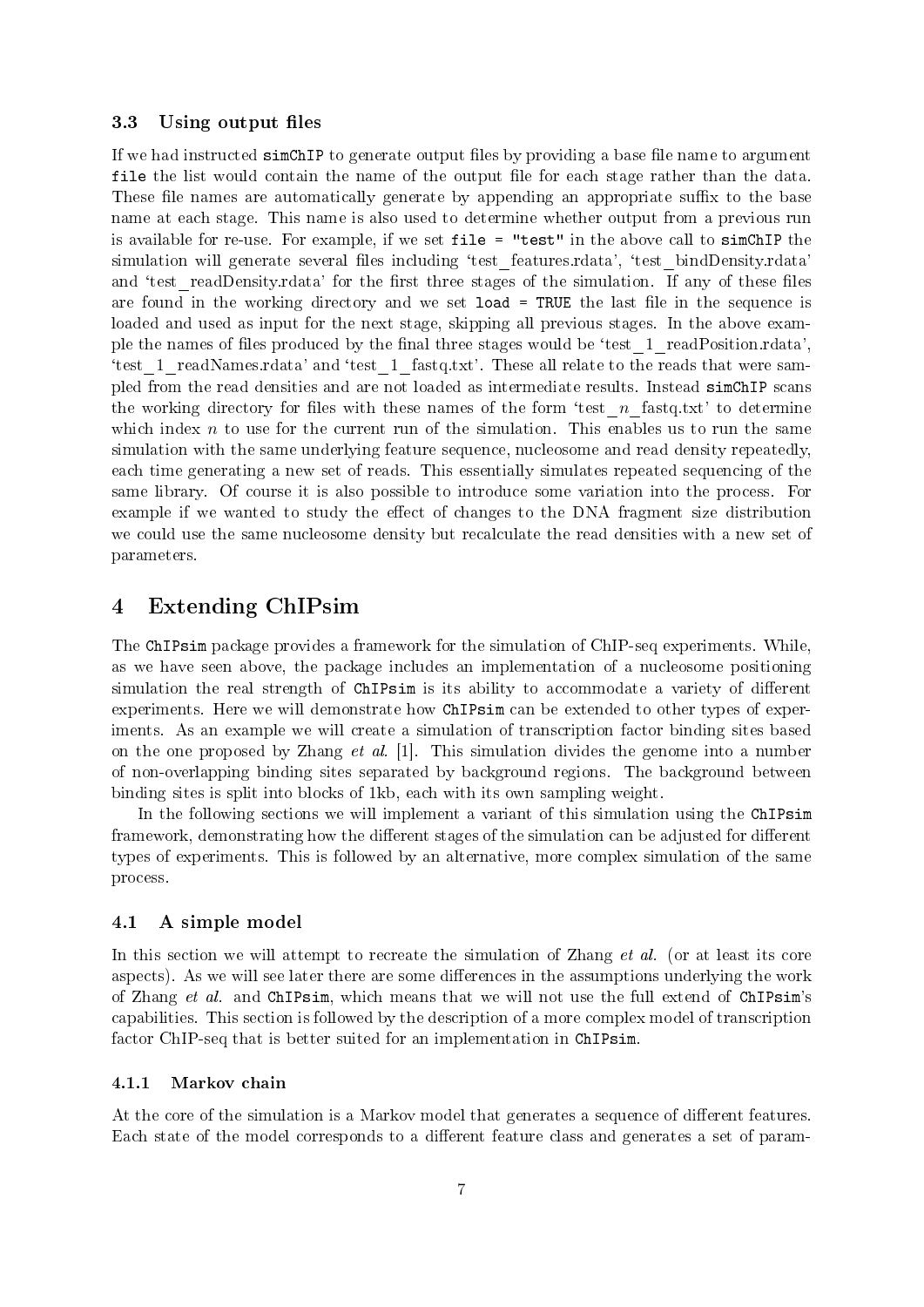eters required to determine the sampling weight for each feature. For the transcription factor simulation we will only need two states, representing binding sites and background respectively.

To specify the Markov model we need to define the transition probabilities between the states and the initial state distribution. For each state we will also need a function to generate the parameters of the corresponding features. We start by specifying the transition probabilities. To do this we need to create a list with components corresponding to the states of the model (we will us "Binding" and "Background") each of which holds an (S3) object of class "StateDistribution", which is simply a numeric vector with the non-zero transition probabilities to other states.

```
> transition <- list(Binding=c(Background=1), Background=c(Binding=0.05, Background=0.95))
> transition <- lapply(transition, "class<-", "StateDistribution")
```
Note that we are allowing several background regions to follow each other while binding regions always have to be followed by a background region. Also note that the transition probability from background to binding regions determines the expected number of binding regions. Unlike Zhang et al. we are not determining the number in advance.

We will not allow the sequence to start with a binding site. Therefore, again using the "StateDistribution" class, the initial state distribution is:

```
> init <- c(Binding=0, Background=1)
```

```
> class(init) <- "StateDistribution"
```
The next step is to define functions to generate the parameters for binding and background regions. The parameters for a region should always include 'start' and 'length', indicating the start position and length of the region respectively. Note that 'start' will be determined by the function that generates the feature sequence (see below) so that we only have to accept it as a parameter. The only other parameter required for background regions is the sampling weight. Following the model of Zhang *et al.* we use a gamma distribution to model the background sampling weight for each region.

```
> backgroundFeature <- function(start, length=1000, shape=1, scale=20){
+ weight <- rgamma(1, shape=1, scale=20)
+ params <- list(start = start, length = length, weight = weight)
+ class(params) <- c("Background", "SimulatedFeature")
+
+ params
+ }
```
The convention used by ChIPsim is to name functions that generate parameters for the different feature classes "stateFeature", where state is the name of the state. These functions always return a list of parameters. This list has classes " $state$ " and "SimulatedFeature". It is important that the first class matches the name used for the state in other places.

The binding site model requires some additional parameters. Zhang et al. set the average sampling weight  $\bar{w}_f$  for binding sites to be the average weight of background regions multiplied by an enrichment coefficient t:  $\bar{w}_f = t \times \bar{w}_b$ . They then increase the sampling weight of binding sites as sequence reads are assigned to them, resulting in a power-law distribution of sampling weights. Since ChIPsim separates the generation of feature densities and the sampling of sequence reads from those densities into two distinct stages it is not easily possible to use the same procedure here. Instead we will use a Pareto distribution with parameter r to determine  $w_f$  for each binding site. The minimum of the distribution is chosen such that its mean is  $\bar{w}_f$  (Note that this requires  $r > 1$ .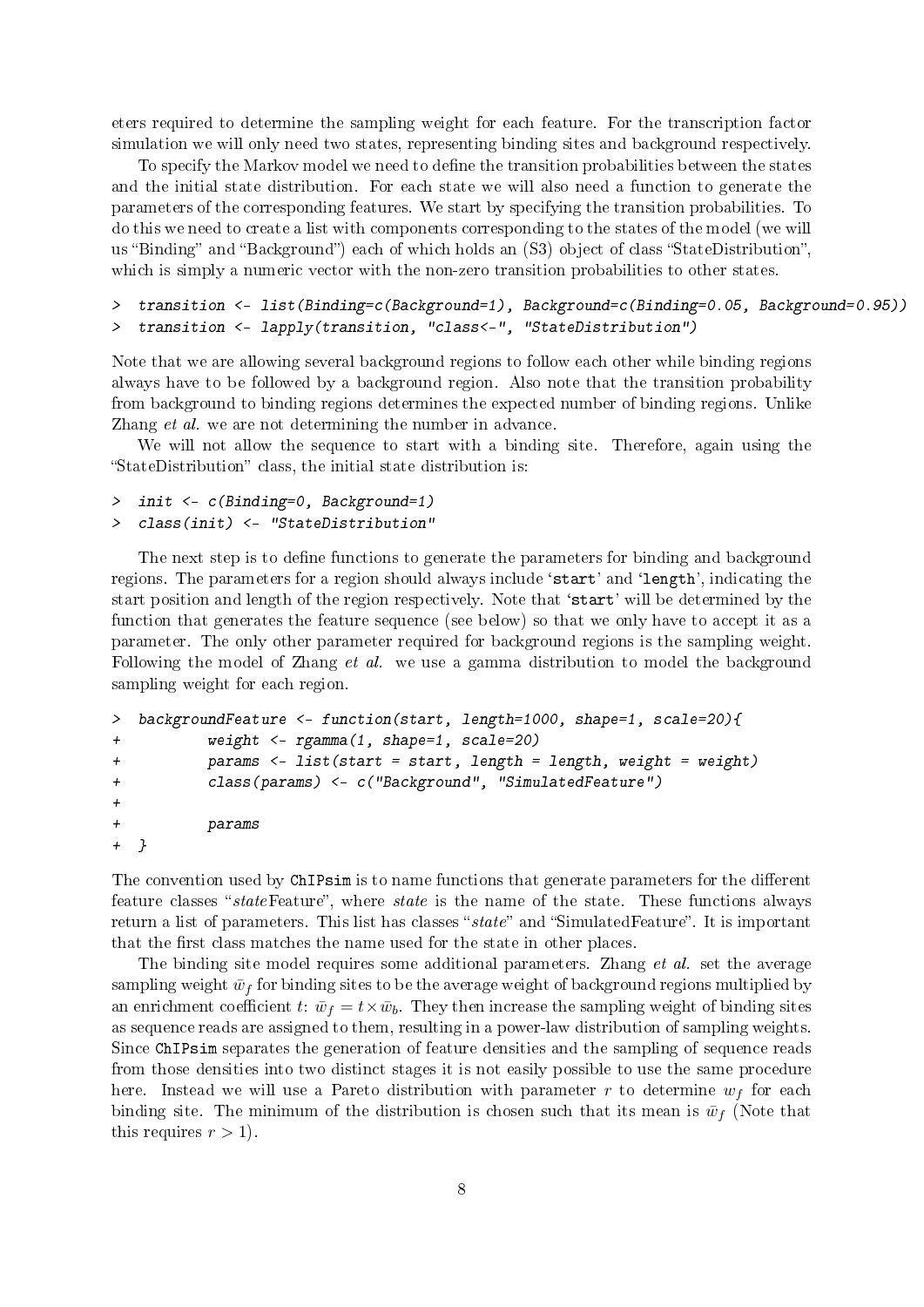```
> bindingFeature <- function(start, length=500, shape=1, scale=20, enrichment=5, r=1.5){
+ stopifnot(r > 1)
+
+ avgWeight <- shape * scale * enrichment
+ lowerBound <- ((r - 1) * avgWeight)
+ weight <- actuar::rpareto1(1, r, lowerBound)
+
+ params <- list(start = start, length = length, weight = weight)
+ class(params) <- c("Binding", "SimulatedFeature")
+
+ params
+ }
```

```
With this in place we can now generate a feature sequence using the ChIPsim function makeFeatures.
This function takes the description of a Markov model together with several other parameters
and produces a list of features for a genomic region of given length. This list is of class "Simulat-
edExperiment" and usually has a more specialized class indicating the specific type of experiment
as well. We will see later how this class information is used. To generate a feature sequence we
can use something like this:
```

```
> set.seed(1)
> generator <- list(Binding=bindingFeature, Background=backgroundFeature)
> features <- ChIPsim::makeFeatures(generator, transition, init, start = 0, length = 1e6, gl
                   experimentType="TFExperiment", lastFeat=c(Binding = FALSE, Background = TF
```
We have already discussed the transition and init parameters of makeFeatures. The generator parameter also relates to the Markov model; it provides a list of the emission distributions for each state. Another interesting argument of makeFeatures is globals. This allows us to pass a list of parameters that will be passed on to all states of the model. Here we use this mechanism to ensure that the values used by both states for shape and scale match. There is another parameter called control that allows us to pass a list of arguments to individual states. The feature sequence generated above contains 54 binding sites, see Figure 2 for a plot of the resulting weight distributions of binding and background regions. Below is the first feature in the sequence:

```
> features[[1]]
```

```
Object of class Background
start: 1
length: 1000
weight: 5.918505
```
Before we turn our attention to the conversion of this sequence into binding site densities it is worth noting that there is another function we can use to generate a feature sequence. Using placeFeatures provides some additional functionality. Firstly, placeFeatures makes an effort to generate a feature sequence that fills as much of the genomic region as possible. This is especially useful for cases where we are dealing with variable length features that may otherwise lead to a relatively large area without any features at the end of the genomic region. Secondly, it calls reconcileFeatures, an S3 method that dispatches on the class of the feature sequence (i.e., the experiment type) and provides a way to post-process the feature sequence. The nucleosome simulation uses this to ensure that some of the parameters of adjacent features are compatible. This mechanism is not needed for the simulation considered here so that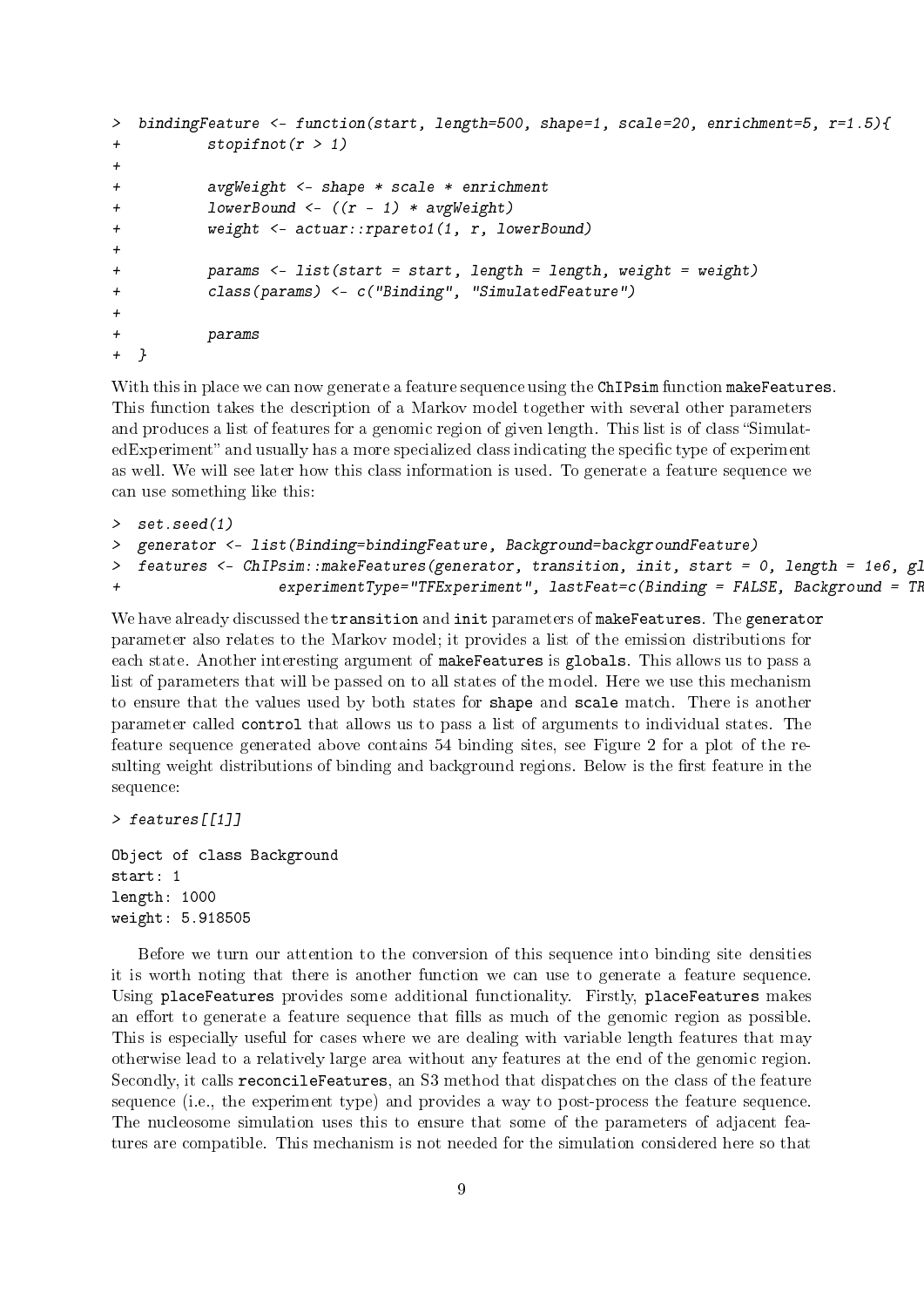

Figure 2: Sampling weight distributions for background and binding regions.

we can use the default. However, if we wanted to use it we could simply define a function reconcileFeatures.TFExperiment(features, ...) to perform the desired post-processing.

```
> set.seed(1)
> features <- ChIPsim::placeFeatures(generator, transition, init, start = 0, length = 1e6, g+ experimentType="TFExperiment", lastFeat=c(Binding = FALSE, Background = TH
```
This results in the same feature sequence but a closer look reveals that the default post-processing step has introduced an additional parameter for each feature:

```
> features[[1]]
Object of class Background (reconciled)
start: 1
length: 1000
weight: 5.918505
overlap: 0
```
The overlap between adjacent features defaults to 0, which is what we want here. In some cases it may be desirable to have overlapping features. The nucleosome simulation uses this to ensure smooth transitions between features.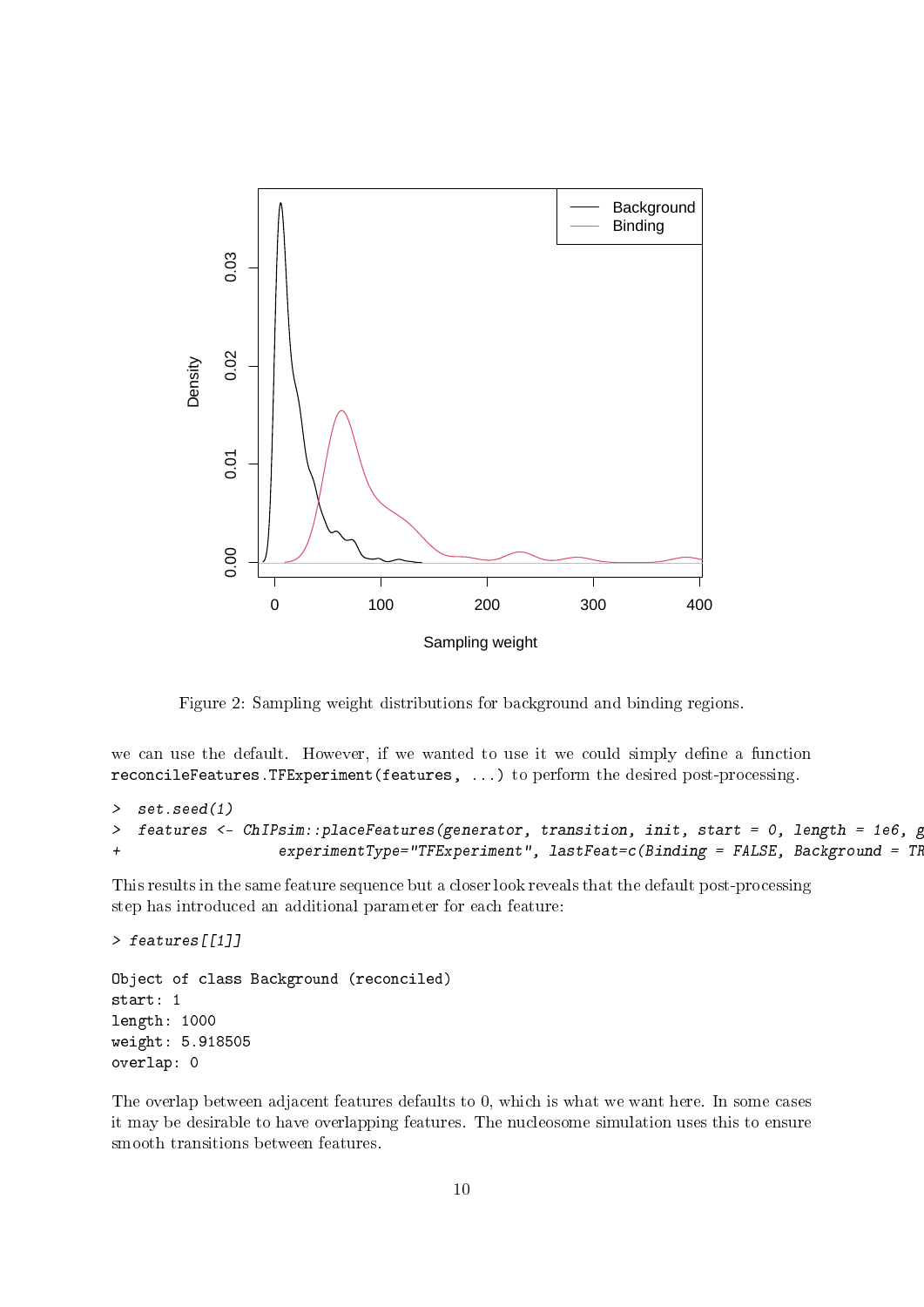#### 4.1.2 Binding site density

Once the feature sequence is determined it has to be translated into a binding site density. This task is carried out through a call to featureDensity which is dispatched on the feature class. This means that we have to provide implementations for featureDensity.Binding and featureDensity.Background. In this case both functions are simply constant and produce output of a given length.

```
> constRegion <- function(weight, length) rep(weight, length)
```

```
> featureDensity.Binding <- function(feature, ...) constRegion(feature$weight, feature$length)
```

```
> featureDensity.Background <- function(feature, ...) constRegion(feature$weight, feature$len
```
A binding site density for the entire genomic region is generated by a call to feat2dens.

```
> dens <- ChIPsim::feat2dens(features)
```
The resulting density for a region containing the first binding site in the sequence is shown in Figure 3. Since the simulation of Zhang  $et$  al. does not distinguish between reads on the forward and reverse strand we could simply use this binding site density to sample the location of (extended) reads.

```
> readLoc <- sample(44000:64000, 1e3, prob=dens[44000:64000], replace=TRUE)
```
Here we are assuming that sampled read positions correspond to the fragment centre and extend reads into both directions. Figure 3 shows counts of reads that were extended to 200bp, the average fragment length.

We now have a (simple) simulation of transcription factor ChIP-seq based on the work by Zhang *et al.* This does not incorporate all aspects of their simulation, e.g. the intra-site weight profile is missing from this version, but demonstrates the principle. In the next section we will build on this to create a simulation that takes information about binding site and DNA fragment length into account to generate strand specific read densities.

## 4.2 Advanced model

This extended version of the transcription factor ChIP-seq simulation builds on the model from the previous section. We will use the same Markov chain as above with the same emission distributions; but unlike before we will not use blocks of 500bp to represent binding sites. Instead the length of a binding site will be defined as the stretch of DNA protected by the transcription factor. What will change is the binding site density for the "Binding" state. We will use a single spike at the centre of the binding site rather than a uniform distribution across the binding site. This will allow us to compute strand specific read densities later. This requires some adjustment to the background density as well.

#### 4.2.1 Post-processing the feature sequence

Since we plan to change the binding site density such that a transcription factor binding site is represented by a single spike at the centre of the binding site, we have to reduce the background density accordingly. It would be straightforward to incorporate this change into featureDensity.Background but for the purpose of this example we will do this as part of the post-processing step that was mentioned but not illustrated before. We will assume that all binding sites have the same length. That should be a reasonable assumption if we only deal with one transcription factor per experiment.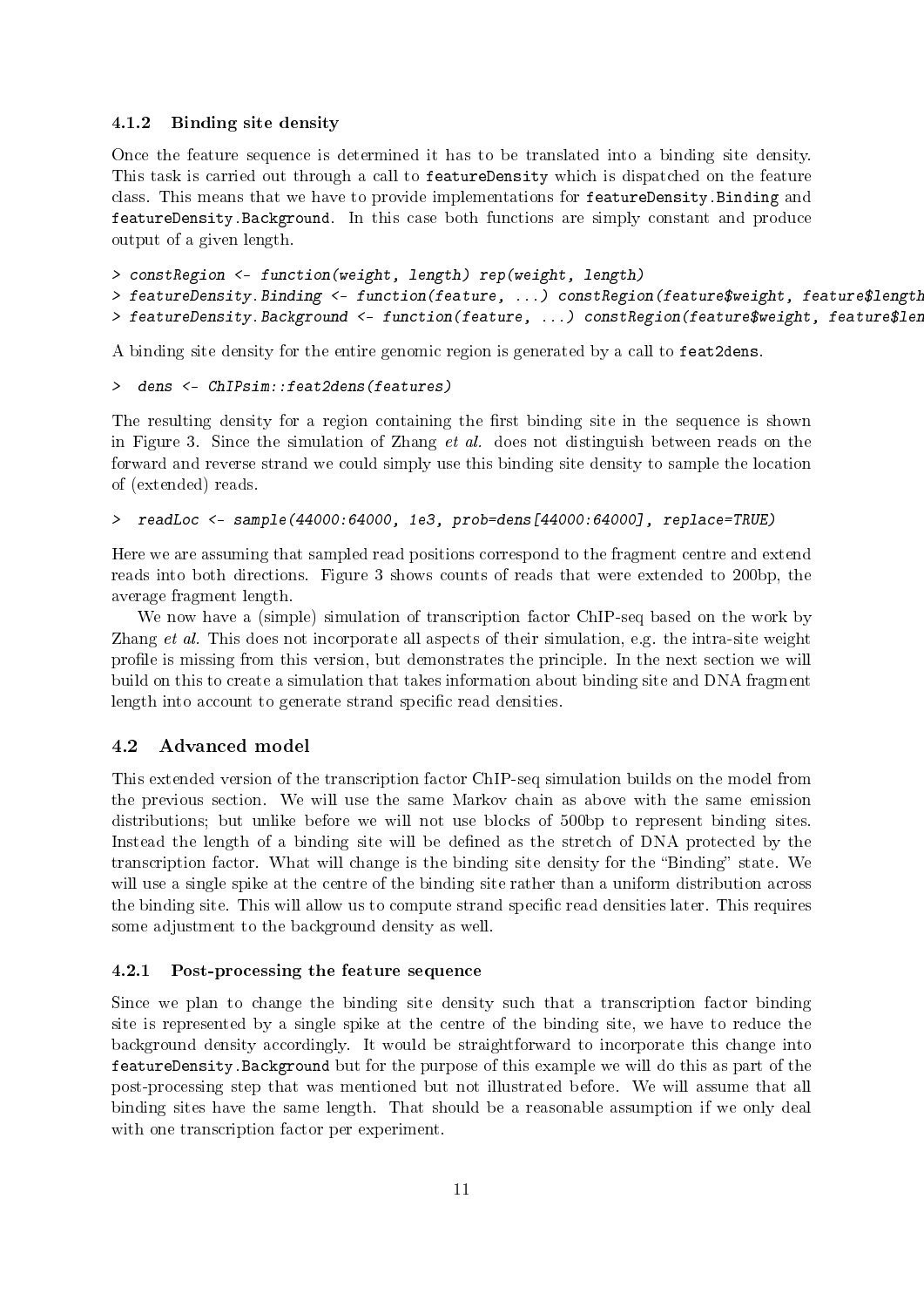

Position in genomic region

Figure 3: Binding site density for a transcription factor binding site (between the dashed lines) and surrounding background (top). Resulting counts of overlapping extended reads are shown below.

```
> reconcileFeatures.TFExperiment <- function(features, ...){
+ bindIdx <- sapply(features, inherits, "Binding")
+ if(any(bindIdx))
+ bindLength <- features[[min(which(bindIdx))]]$length
+ else bindLength <- 1
+ lapply(features, function(f){
+ if(inherits(f, "Background"))
+ f$weight <- f$weight/bindLength
+ ## The next three lines (or something to this effect)
+ ## are required by all 'reconcileFeatures' implementations.
+ f$overlap <- 0
+ currentClass <- class(f)
+ class(f) <- c(currentClass[-length(currentClass)],
+ "ReconciledFeature", currentClass[length(currentClass)])
\pm f
+ })
+ }
```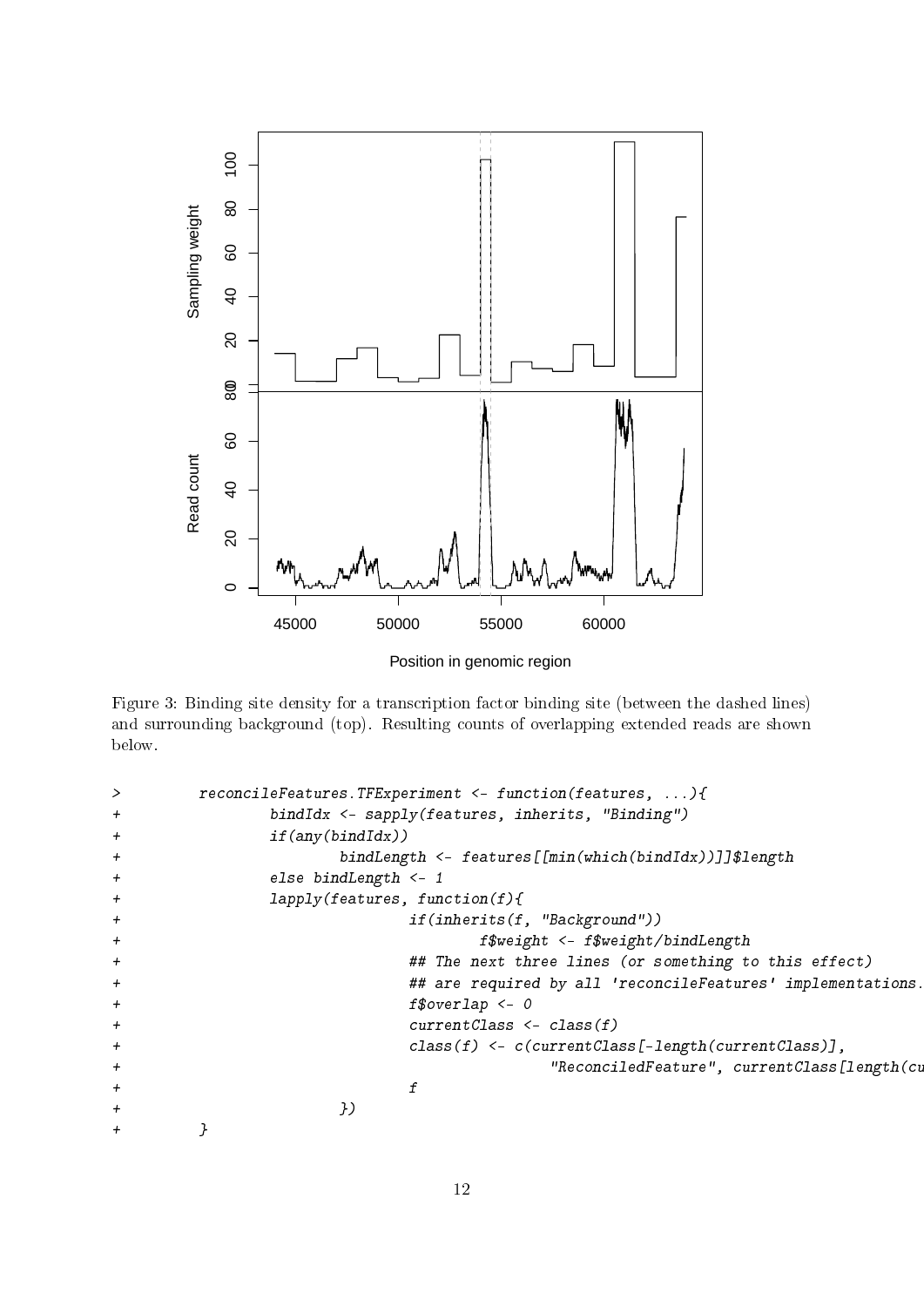Now we can generate a new feature sequence.

```
> set.seed(1)
> features <- ChIPsim::placeFeatures(generator, transition, init, start = 0, length = 1e6, \beta+ experimentType="TFExperiment", lastFeat=c(Binding = FALSE, Background = TRUE),
+ control=list(Binding=list(length=50)))
```
Note the use of the control argument to set the length of binding sites. The parameters of the first feature have changed slightly:

```
> features[[1]]
```

```
Object of class Background (reconciled)
start: 1
length: 1000
weight: 0.1183701
overlap: 0
```
#### 4.2.2 Revised binding site density

Here is the modified feature density for binding regions:

```
> featureDensity.Binding <- function(feature, ...){
+ featDens <- numeric(feature$length)
+ featDens[floor(feature$length/2)] <- feature$weight
+ featDens
+ }
```
Now we can generate the new binding site density, using the same call as before.

> dens <- ChIPsim::feat2dens(features, length = 1e6)

Figure 5 shows the binding site density in the same genomic region as before.

#### 4.2.3 Strand specific read densities

The function bindDens2readDens provides us with an easy way to convert binding site densities into read densities for both strands. All we need to do to use this function for our transcription factor simulation is to specify a function that returns the length distribution of DNA fragments used in the experiment. This function should accept a numeric first argument and return the proportion of DNA fragments of that length in the sample. Further arguments the function should accept (and may use) are the minimum and maximum fragment length as well as the length of the binding site.

```
> fragLength <- function(x, minLength, maxLength, meanLength, ...){
+ sd <- (maxLength - minLength)/4
+ prob <- dnorm(minLength:maxLength, mean = meanLength, sd = sd)
+ prob <- prob/sum(prob)
+ prob[x - minLength + 1]
+ }
```
Here we do not use the length of the binding site but our function either needs a bind argument or use `. . .' to absorb any additional arguments.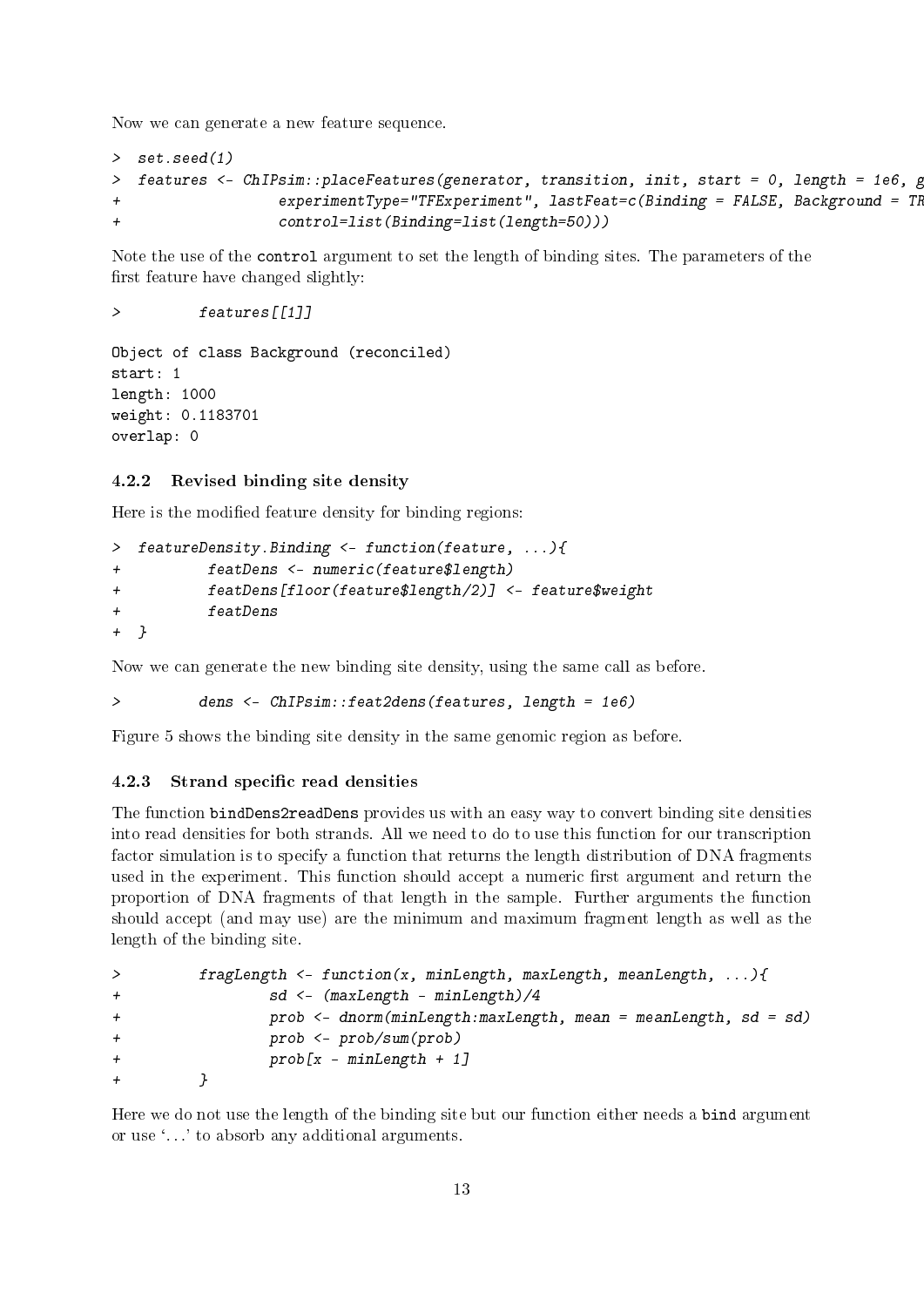#### > readDens <- ChIPsim::bindDens2readDens(dens, fragLength, bind = 50, minLength = 150 + meanLength = 200)

This produces a two column matrix with the read density for the forward strand in the first column and the reverse strand density in the second. Figure 4 gives an impression of how the read densities relate to the binding site density.



Figure 4: Binding site density for a transcription factor binding site and surrounding background for the modified model (top) and resulting strand specific read densities (bottom).

## 4.2.4 Sampling reads

Once the read densities are computed it is straightforward to sample read positions. The sampleReads function is provided for this purpose. It allows us to specify the number of reads required as well as weights for each strand. Here we sample 100,000 reads from the read densities with equally weighted strands, which is the default.

> readLoc <- ChIPsim::sampleReads(readDens, 1e5)

This produces a list with components fwd and rev giving the start positions of reads on the respective strand. Figure 5 shows the transcription factor binding site with read densities and read positions. Following the procedure in Zhang et al we can extend each read to the average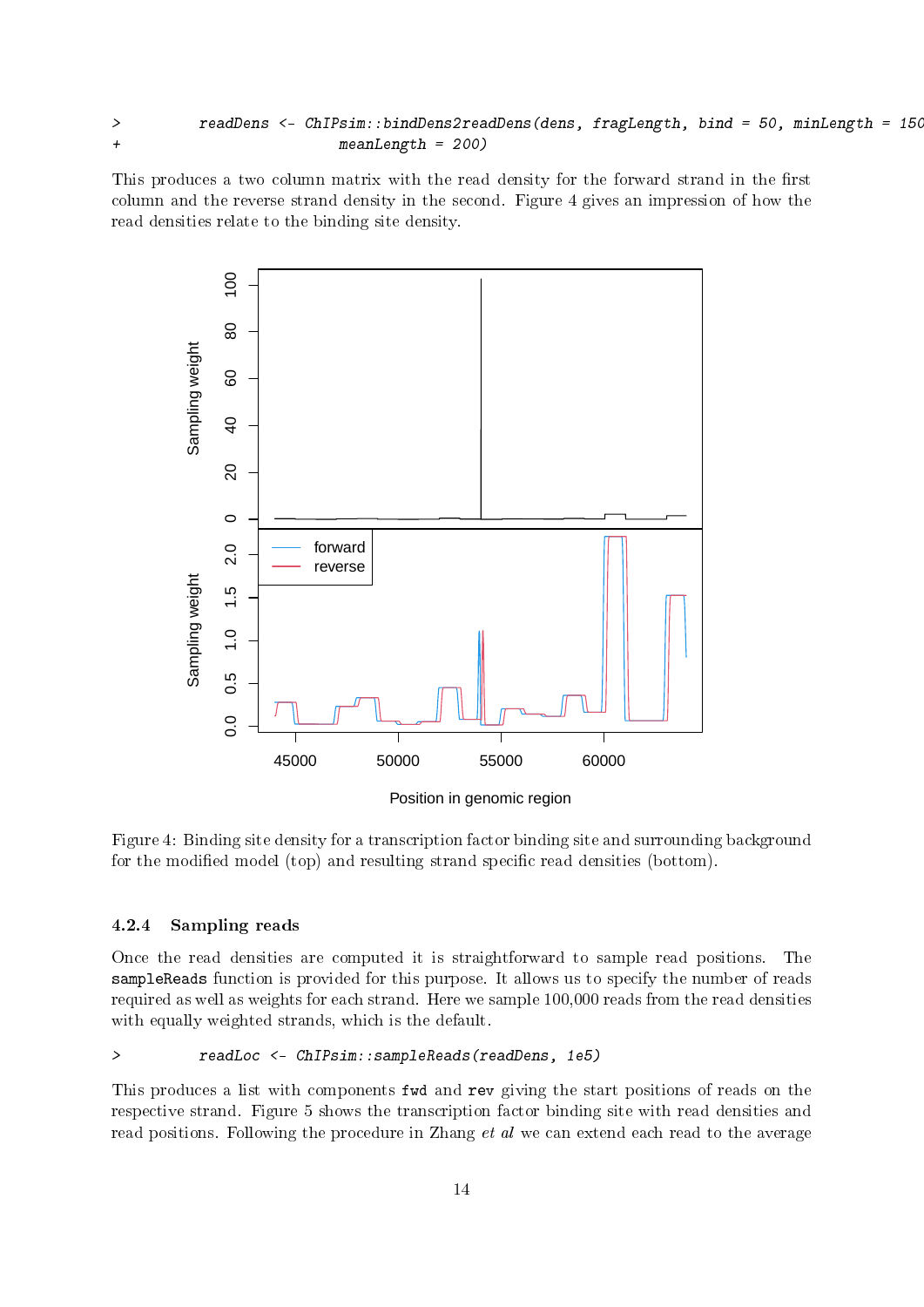

Figure 5: Read counts and densities for a transcription factor binding site. In the top panel vertical light blue and red bars indicate the number of reads starting at each position on the forward and reverse strand respectively. The underlying read densities are shown as blue and red lines and the binding site density is shown in black. The number of overlapping extended reads on the forward (blue) and reverse (red) strand are shown in the bottom panel.

fragment length (200bp) and count the number of overlapping reads at each position. This results in a peak surrounding the binding site that is approximately 350bp wide.

#### 4.2.5 Putting it all together

After generating the desired number of read positions the resulting read sequences can be written to a file using the infrastructure provided by ChIPsim and will not be covered here in detail. A final point worth noting is that although we have carried out the various steps of the simulation for demonstration purposes, it is not necessary to do this in practice. The ChIPsim package provides the simChIP function that allows us to run the entire simulation with a single function call. Using the output method described in "Introduction to ChIPsim" to produce read sequences we first set up the functions to carry out the different stages of the simulation. As we have seen above we can rely on the build-in functions for this, only the last stage needs to be changed to accommodate the fact that we do not want to create output files.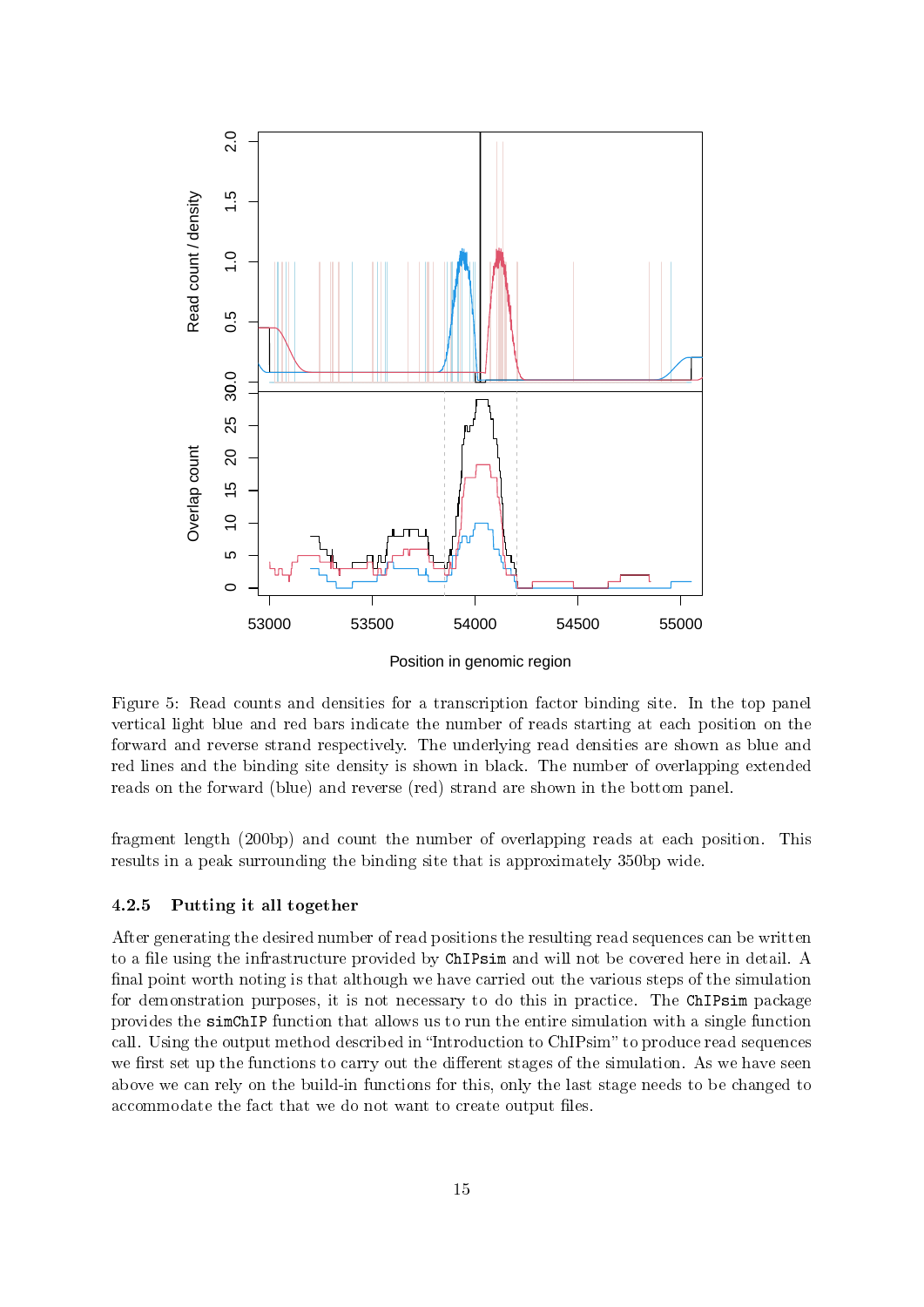> myFunctions <- ChIPsim::defaultFunctions() > myFunctions\$readSequence <- dfReads

Now we have to adjust the arguments that will be passed to these functions to enable them to work with our transcription factor simulation.

```
> featureArgs <- list(generator=generator, transition=transition, init=init, start =
+ length = 1e6, globals=list(shape=1, scale=20), experimentType="TFE<sub>2</sub>
+ lastFeat=c(Binding = FALSE, Background = TRUE), control=list(Bindin
> readDensArgs <- list(fragment=fragLength, bind = 50, minLength = 150, maxLength = 2
+ meanLength = 200)
```
After generating a random reference sequence we are all set.

```
> genome <- Biostrings::DNAStringSet(c(CHR=paste(sample(Biostrings::DNA_BASES, 1e6, replace = "")
> set.seed(1)
> simulated <- ChIPsim::simChIP(1e4, genome, file = "", functions = myFunctions,
                         control = ChIPsim::defaultControl(features=featureArgs, readDensity)
```
Generating features...(0.03876758 secs) Computing binding site density... (0.04811239 secs) Computing read density... (2.401882 secs) Sampling reads... (0.07244706 secs) Generating read names... (0.0134306 secs) Determining read sequence and quality... (18.54864 secs) Total time: 21.12458 secs

Note that we reduced the number of reads in this simulation to avoid generating a large number of read sequences, which can be time consuming. Apart from this change the result is the same as before:

#### > all.equal(readDens, simulated\$readDensity[[1]])

[1] TRUE

# 5 Session info

> sessionInfo()

```
R version 4.2.0 RC (2022-04-21 r82226)
Platform: x86_64-pc-linux-gnu (64-bit)
Running under: Ubuntu 20.04.4 LTS
```

```
Matrix products: default
BLAS: /home/biocbuild/bbs-3.16-bioc/R/lib/libRblas.so
LAPACK: /home/biocbuild/bbs-3.16-bioc/R/lib/libRlapack.so
```

```
locale:
 [1] LC_CTYPE=en_US.UTF-8 LC_NUMERIC=C
 [3] LC TIME=en GB LC COLLATE=C
 [5] LC_MONETARY=en_US.UTF-8 LC_MESSAGES=en_US.UTF-8
```